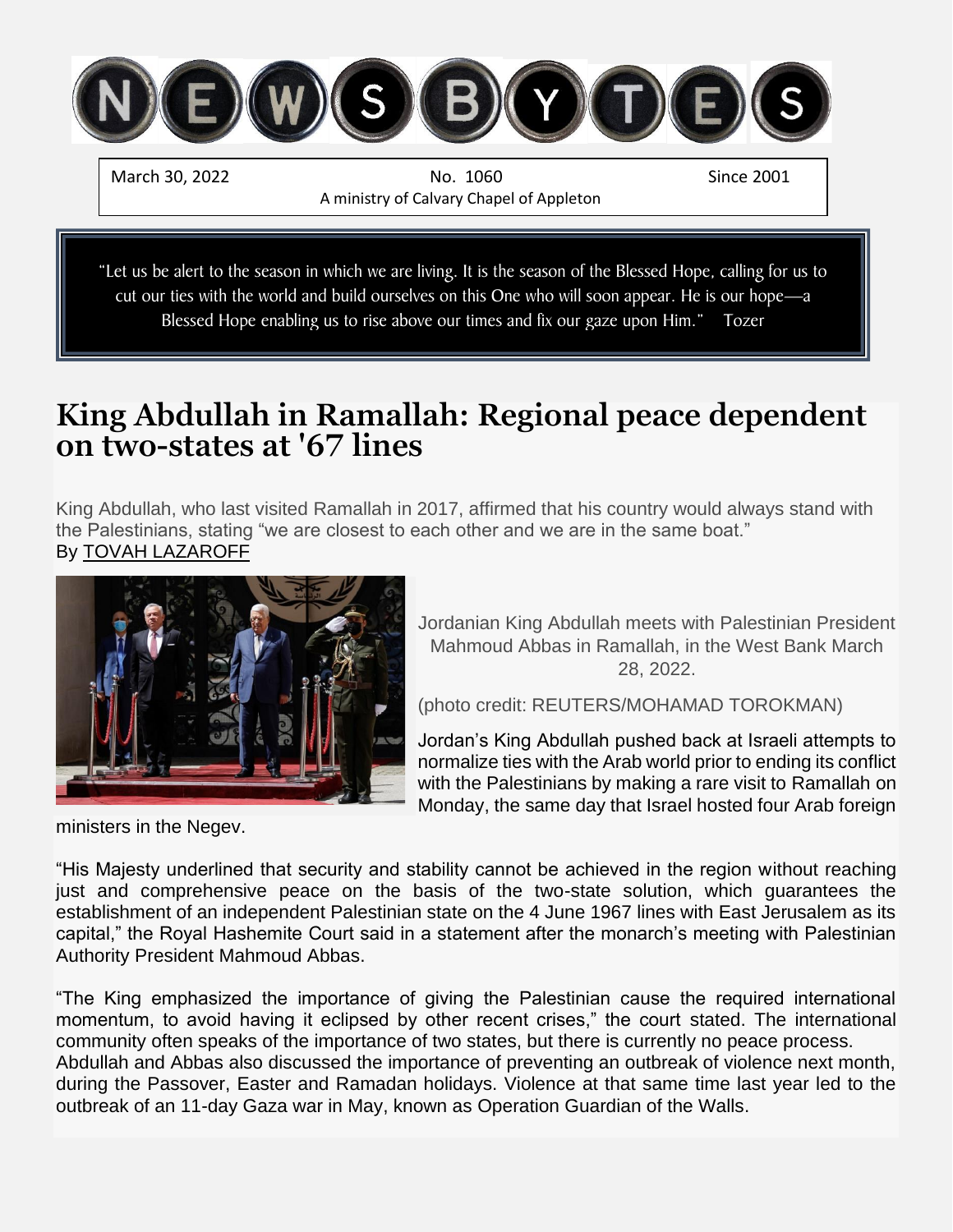Jordan, which made peace with Israel in 1994, opted not to attend the Negev Summit that included foreign ministers from the US and Egypt, which signed a peace treaty with the Jewish state in 1979. Foreign ministers from three of the four Abraham Accord countries that normalized ties with Israel in 2020 – the United Arab Emirates, Bahrain and Morocco – did participate in the summit.



Foreign Minister Yair Lapid and Jordanian King Abdullah II, March 10, 2022. (credit: FOREIGN MINISTRY)

The king's Ramallah visit had been planned prior to the announcement of the Negev Summit. The two simultaneous events provided contrasting images, one of Israeli Foreign Minister Yair Lapid with four regional dignitaries and the other of Palestinian Authority President Mahmoud Abbas with one neighboring leader. It gave the appearance of regional support tilting toward Israel and away from the **Palestinians**.

Abdullah, who last visited Ramallah in 2017, affirmed that his country would always stand with the Palestinians, stating "we are closest to each other and we are in the same boat."

Jordan has a large Palestinian population, for whom the Israeli-Palestinian conflict is personal, and Amman has a special custodial relationship to Jerusalem's Temple Mount, known to Muslims as al-Haram al-Sharif.

The king spoke with Abbas about "efforts to preserve the historic and legal status quo of Jerusalem, and safeguard its Islamic and Christian holy sites, under the Hashemite Custodianship," the Hashemite Court said.

The two men also spoke about Israeli unilateral actions, such as settlement construction that both Abdullah and Abbas oppose.

The Hashemite monarch arrived in Ramallah with an entourage of dignitaries, including Crown Prince Al Hussein bin Abdullah II, Prime Minister Bisher Khasawneh, Deputy Prime Minister and Foreign Minister Ayman Safadi, Director of the Office of His Majesty Jafar Hassan, General Intelligence Department Director Maj.-Gen. Ahmad Husni and the head of Jordan's Representative Office to Palestine Mohammad Abu Wandi.

Earlier in the day, PA Prime Minister Mohammad Shtayyeh spoke out against the Negev Summit, according to statements published by the Palestine News Agency WAFA.

"Arab normalization meetings without ending the Israeli occupation of Palestine are just an illusion, a mirage and a free reward for Israel," he said.

"Israel is ignoring the causes of our people, half of whom are under occupation and the other half in refugee camps, in exile and the diaspora," Shtayyeh said. "Despite Israel's attempts to ignore our rights, expand its colonial settlements, set up checkpoints, kill and arrest us, and destroy any chance of peace with us, we have never been more determined to confront this Israeli machine that is destroying our land, people, and sanctities."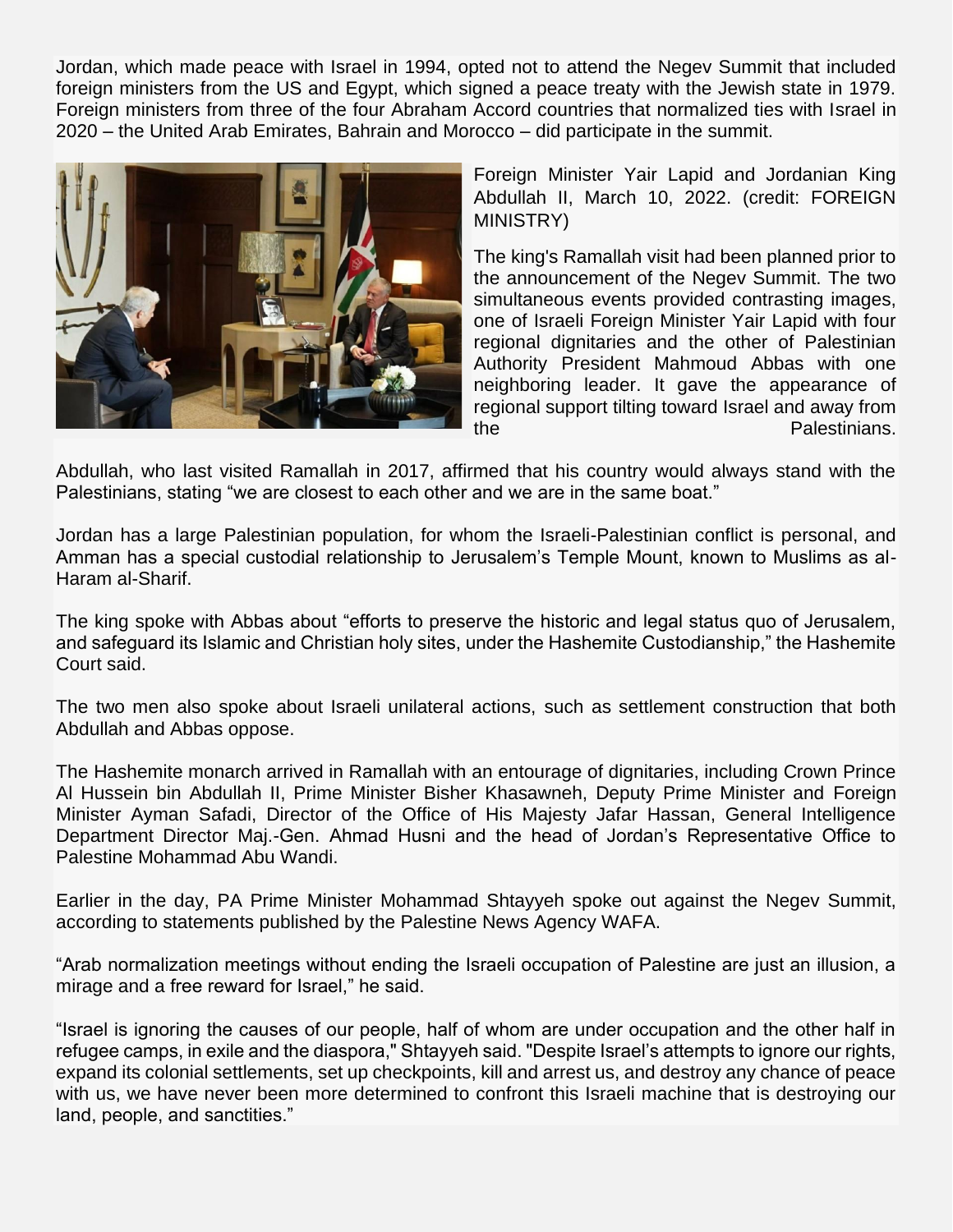## **Prophecy And Increased Knowledge**

By Nathele Graham March 28 raptureready.com

Are you afraid? Do you listen to the network news and find many reasons to stay in your home and bury your head in useless pursuits? Many people are addicted to watching the news and are very scared because of what they hear. Instead of reporting news, it seems reporters are geared to instill fear. People deal with fear in various ways, such as playing video games, partying, YouTube videos with low moral value, and much more. By throwing themselves into such activities, they hope to drive the trouble out of their minds. Instead of turning to God for answers, people turn to the world. The world has no answers, but God does.

God has given Biblical prophecy, but the mindset of most Christians is that it's too confusing. I agree that you can't understand it unless you study. When you study, it's important to let go of ancient interpretations and study it with knowledge of today. Daniel was given an amazing prophecy of the end times but was told,

"But thou, O Daniel, shut up the words and seal the book, even to the time of the end: many shall run to and fro, and knowledge shall be increased" **(Daniel 12:3).**

The word "knowledge" is "da'at" in Hebrew and means "knowledge, perception, skill and discernment, understanding, wisdom." In other words, what Daniel was shown would make no sense to him, but as time went on, this prophecy (and indeed, all prophecy) would make more sense. Daniel wanted to know more.

"And I heard, but I understood not: then said I, O my Lord, what shall be the end of these things?" **(Daniel 12:8).**

He was very concerned about what he had been shown. Remember, Daniel was Jewish and had heard some disturbing things concerning the entire world, but mostly about Israel. We all need to be concerned about Israel. The answer that was given to Daniel wasn't what he wanted to hear.

"And he said, Go thy way, Daniel: for the words are closed up and sealed till the time of the end. Many shall be purified, and made white, and tried; but the wicked shall do wickedly: and none of the wicked shall understand; but the wise shall understand" **(Daniel 12:9-10).**

Brothers and sisters, we are nearing "*the time of the end,"* but too many Christians don't even try to understand prophecy. Have you studied the book of Daniel? Have you studied Revelation? Have you studied any Biblical prophecy? If not, you should, and if you do, then use increased knowledge to gain understanding.

Until a few years ago, things that happened miles away could only be known after time had passed. If a large earthquake happened in Japan, it would take time for the news to reach people in distant lands. But now, we can watch on-the-spot live news coverage. As the war between Russia and Ukraine continues, there's live coverage of it all. I have an App on my cellphone that sends an alert every time rockets are shot at Israel. Sadly, it goes off way too often.

When Scripture tells us that there will be two witnesses in the streets of Jerusalem during the final week of History, and that the whole world will see them lying dead in the street, people of yesterday just didn't understand how. Truly, knowledge is increasing, and we need to apply it to our understanding of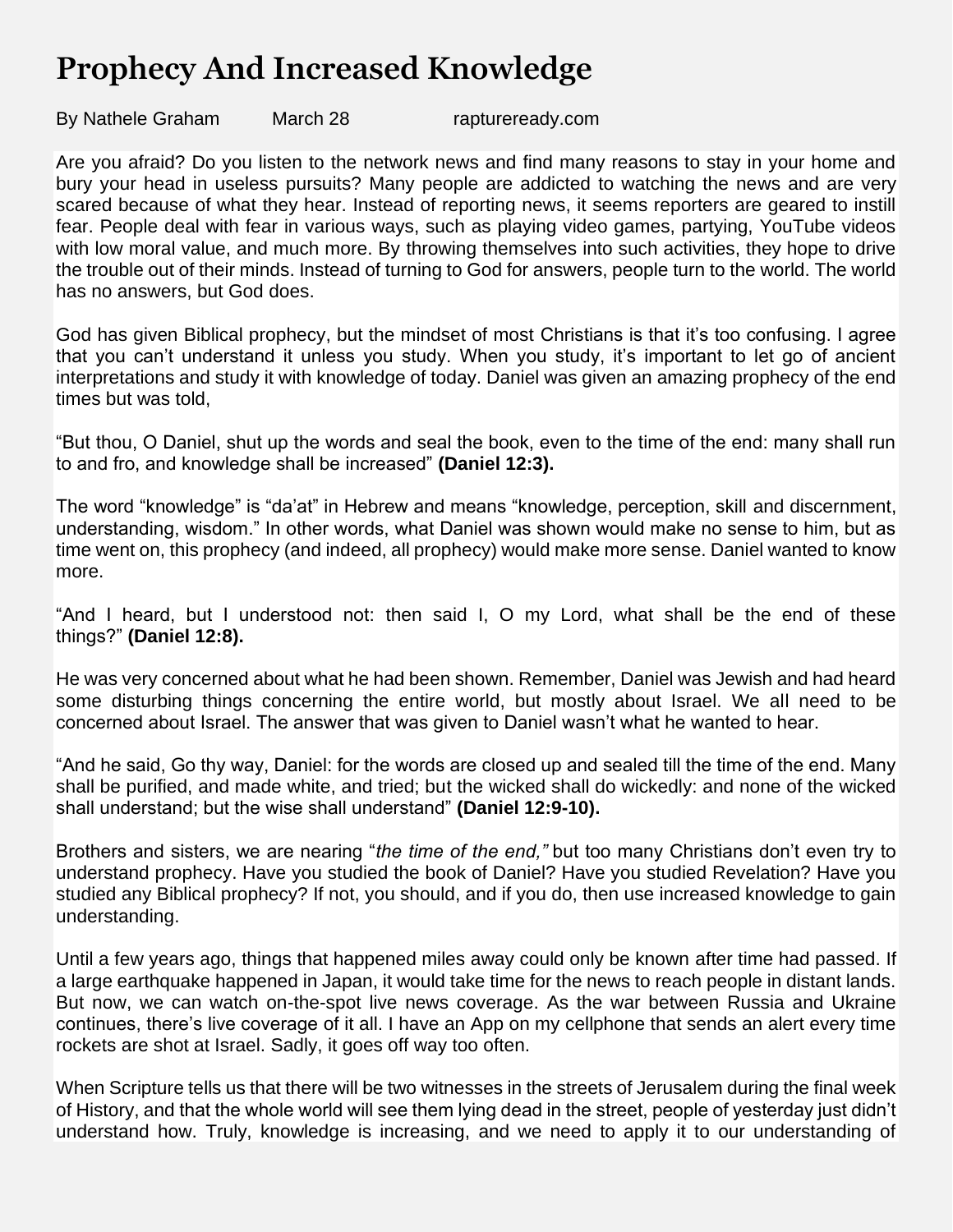prophecy. It seems that knowledge of Biblical prophecy is stuck in the Dark Ages. Praise God, there are a few knowledgeable men who share their insights.

When Scripture was first written by men inspired by the Holy Spirit, the weapons of war included horses, spears, and swords. When Isaiah penned the prophecy in Isaiah 17 regarding the destruction of Damascus, the weapons of war were very primitive.

"The burden of Damascus. Behold, Damascus is taken away from being a city, and it shall be a ruinous heap. The cities of Aroer are forsaken: they shall be for flocks, which shall lie down, and none shall make them afraid" **(Isaiah 17:1-2).**

I can understand why those who have read it through the years were confused. Damascus, Syria, is an ancient city, and there have been many wars fought there, but none have left it a ruinous heap. How could soldiers on horseback with swords and arrows totally destroy this large city? Maybe they could have set fire to it? The ancient people wouldn't have known about airplanes flying over with bombs. You see, updating the understanding of prophecy based on modern knowledge can make it more understandable.

The news media is a good thing but also a bad thing. Instead of simply reporting news, they choose a side and give a biased report slanted to make their chosen "hero" look good. Today, Russia is the bad guy, and Ukraine is the good guy. The truth is that both are led by humans who fail. The images of the destruction that Russia is causing in Ukraine are truly sickening. On the other hand, do you remember a few years back, when Hunter Biden was paid millions of dollars by the Ukrainian government to basically do nothing?

Friends, use discernment when placing your loyalties. The tragedy in Ukraine can also be the catalyst for evangelism. Does that make headlines on the nightly news? There are many Christians who are working hard to provide food and shelter to those who have lost their homes in this war. Another overlooked aspect of the war is that Israel has rescued hundreds of orphans and displaced people. I'm certain that when the fighting ends, there will be many stories of God's mighty hand at work. Never lose sight of the fact that God is eternal, and nothing that happens surprises Him. His desire is that everyone looks to Him for salvation.

"Look unto me, and be ye saved, all the ends of the earth; for I am God, and there is none else" **(Isaiah 45:22).**

The greatest tragedy is when a person dies without asking for salvation through Jesus Christ. Use knowledge of prophecy to witness to the lost.

Don't be afraid to study prophecy. The Apostle Peter tells us just how important it is. "We have also a more sure word of prophecy; whereunto ye do well that ye take heed, as unto a light that shineth in a dark place, until the day dawn, and the day star arise in your hearts: knowing this first that no prophecy of scripture is of any private interpretation. For the prophecy came not in old time by the will of man: but holy men of God spake as they were moved by the Holy Ghost" **(2 Peter 1:19-21).**

Peter had been speaking about his experiences with Jesus whose birth, life, and death were the subject of many prophecies. Had the religious leaders understood those prophecies, they would have recognized Jesus as their Messiah. They chose blindness and ignorance. The miraculous things Jesus did should have been evidence that He was the Messiah, but understanding prophecy should have clinched it. Today the world is getting darker, but God's light outshines the darkness.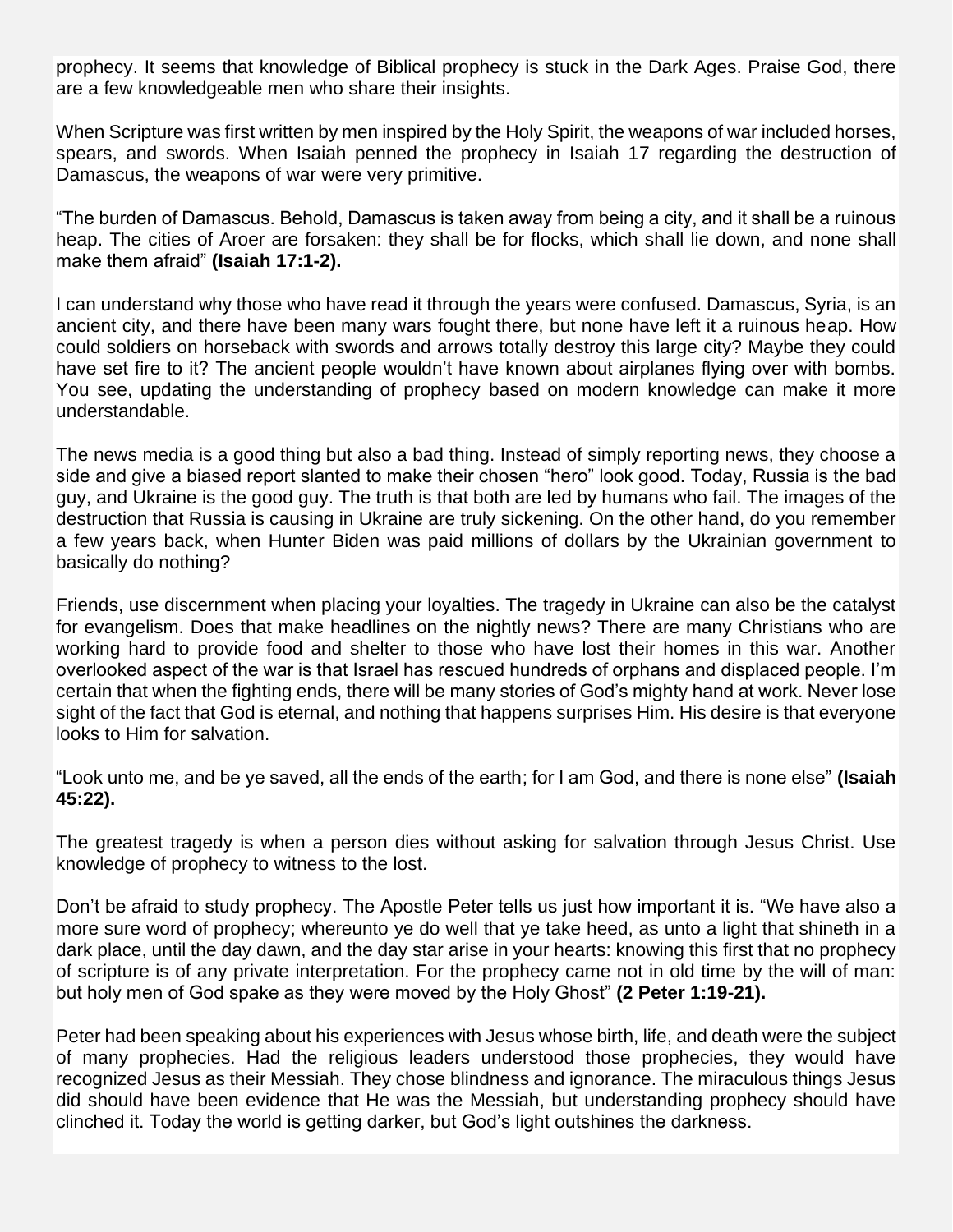Peter said that Isaiah, Ezekiel, Daniel, Jeremiah, and all of the other prophets of God didn't make up the prophecies but were inspired by the Holy Spirit. They were given a look into the future and described it as best they could with their knowledge of the time. Today, we've gained knowledge, and that should make the study of prophecy come into focus.

We are nearing the time of Jacob's Trouble. That's what Jeremiah called Daniel's 70th week. "Alas! for that day is great so that none is like it: it is even the time of Jacob's trouble; but he shall be saved out of it" **(Jeremiah 30:7).**

Why is it called the time of Jacob's Trouble? Jacob was the father of 12 sons; each was the head of one of the tribes of Israel. God changed Jacob's name to Israel. Those final seven years (Daniel's 70th week) are about the nation of Israel. Throughout the Old Testament, God's chosen people are referred to as "Jacob" or "Israel." Usually, when the nation is rebelling against their God, they are called Jacob. When the nation is in fellowship with God, they're referred to as Israel. So, by calling that time "Jacob's trouble," we know two things. First, the nation is in rebellion, and also those seven years are about Israel.

Today, many Jewish people from all nations are returning to Israel, but most of them don't believe in God; they aren't in fellowship with Him. Even though the entire world is judged by the wrath of God, the main focus is Israel and bringing them to a covenant relationship with God. One false belief held by some Christians is that Christians have replaced Israel in God's heart. That is absolutely ridiculous. We have our place, and Israel has their place. Not only have we not replaced Israel, but we will be Raptured prior to the start of Daniel's 70th week.

As secular knowledge increases, Biblical knowledge should also increase. We are drawing very close to Daniel's 70th week. Study Revelation and understand what a horrific time those seven years will be. When the Lamb opens the first seal, the end begins. Read Revelation with discernment. Christians have nothing to fear from the horrors of that week. The reason we have nothing to fear is that we will be safely at Home with our Lord. Revelation chapters 2 and 3 contain seven letters which Jesus dictated to the Apostle John. These letters describe the history of Christianity. The first letter, addressed to Ephesus, describes those Christians in the first century who faced much persecution. Unfortunately, they had begun to change their focus from a relationship with Christ to religion.

"I know thy works, and thy labour, and thy patience, and how thou canst not bear them which are evil: and thou hast tried them which say they are apostles, and are not, and hast found them liars: and has borne, and hast patience, and for my name's sake hast laboured, and hast not fainted" **(Revelation 2:2-3).** That sounds good, but Jesus sees everything, and has a criticism. "Nevertheless I have somewhat against thee, because thou hast left they first love" **(Revelation 2:4).** They were turning the joy of salvation into works and religion.

Today we live in the time of the final letter written to Laodicea… the apostate church. What a sad letter it is. Christ is no longer the focus, but many false teachings have entered. The congregation is lukewarm… neither hot nor cold. Jesus says He will spue them out of His mouth. Apparently, the leadership of the congregation has failed. Instead of preaching the pure Gospel, it's watered-down God's truth in order to make it easy for the pew-warmers to hear. We should learn from this, but instead of reading Jesus' prophetic words, we are shutting Him out of our worship and our lives. When was the last time the Gospel was preached from the pulpit in your place of worship? It does make people uncomfortable to think they sin and need to be forgiven.

Jesus isn't wanted inside the Laodicean congregation, but He hasn't given up. "Behold, I stand at the door and knock: if any man hear my voice, and open the door, I will come in to him, and will sup with him, and he with me" **(Revelation 3:20).**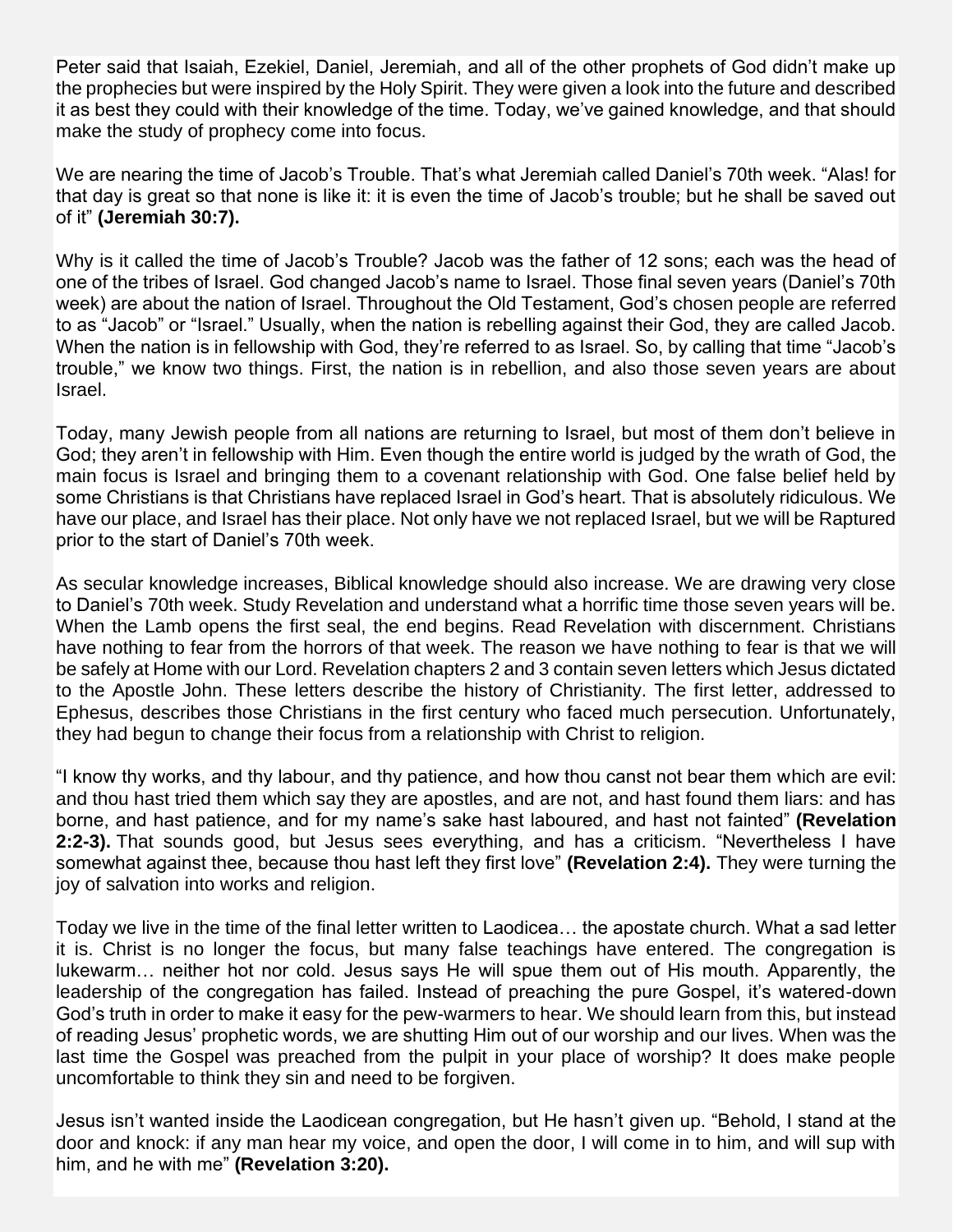Don't wait for the pastor to preach the Gospel. You have a Bible, so study and allow the Holy Spirit and increased knowledge of God's truth to guide you. Answer the knock… Jesus wants to come in to your heart.

The first verse of Chapter 4 reads, "After this I looked, and, behold, a door was opened in heaven: and the first voice which I heard was as it were of a trumpet talking with me; which said, Come up hither, and I will shew thee things which must be hereafter" **(Revelation 4:1).**

Remember, the history of the church ended in chapter 3. The first words in chapter 4 are, in Greek, "meta tauta," which indicate a sequence of events. First, the Church Age runs its course, then a door is open in Heaven, and the Apostle John (representing Christians) was told to "Come up hither." John is a picture of the Rapture.

Knowledge is so important to understanding all Scripture, but when studying prophecy, knowledge is very important. Use it wisely.

God bless you all,

Nathele Graham

# **Headlines**

Raptureready.com

#### **Federal [Pressure On Big Tech To Censor COVID-19 'Misinformation' Violates Constitution:](https://www.zerohedge.com/covid-19/federal-pressure-big-tech-censor-covid-19-misinformation-violates-constitution-lawsuit)  [Lawsuit](https://www.zerohedge.com/covid-19/federal-pressure-big-tech-censor-covid-19-misinformation-violates-constitution-lawsuit)**

The public government campaign to pressure Big Tech platforms such as Twitter to crack down on supposed misinformation violates the U.S. Constitution, according to a new lawsuit. Murthy, the Department of Health and Human Services (HHS), and other Biden administration officials "are not simply colluding with, but instrumentalizing Twitter and other technology companies to effectuate their goal of silencing opinions that diverge from the White House's messaging on COVID-19," it says, adding, "That commandeering transforms the Surgeon General's initiative into government action."

#### **["Gradually, …Then Suddenly!"](https://www.zerohedge.com/geopolitical/gradually-then-suddenly)**

As we rush towards our World War 3 rendezvous with destiny, aided and abetted by politicians placed in power by globalist billionaires hellbent on the destruction of our way of life, so they own everything and you own nothing, I can't help but ponder who is to blame and could we have avoided this dystopian outcome. The United States has been going bankrupt gradually for the last fifty years, both financially, intellectually, and morally.

#### **[Massive Texas Wildfire Spreads To America's Largest Army Base](https://www.zerohedge.com/weather/massive-wildfire-spreads-americas-largest-army-base)**

The Texas Wildfire Incident Response System (TWIRS) said the "Crittenburg Complex Fire" had burned more than 33,175 acres as of 11:50 local time. TWIRS shows multiple wildfires are burning on the northeastern edge of Fort Hood.

#### **[Rand Report Prescribed US Provocations Against Russia & Predicted Kremlin Retaliation In](https://www.zerohedge.com/geopolitical/rand-report-prescribed-us-provocations-against-russia-predicted-kremlin-retaliation)  [Ukraine](https://www.zerohedge.com/geopolitical/rand-report-prescribed-us-provocations-against-russia-predicted-kremlin-retaliation)**

According to a 2019 Rand report titled "Overextending and Unbalancing Russia", the US goal is to undermine Russia just as it did the Soviet Union in the cold war. Rather than "trying to stay ahead" or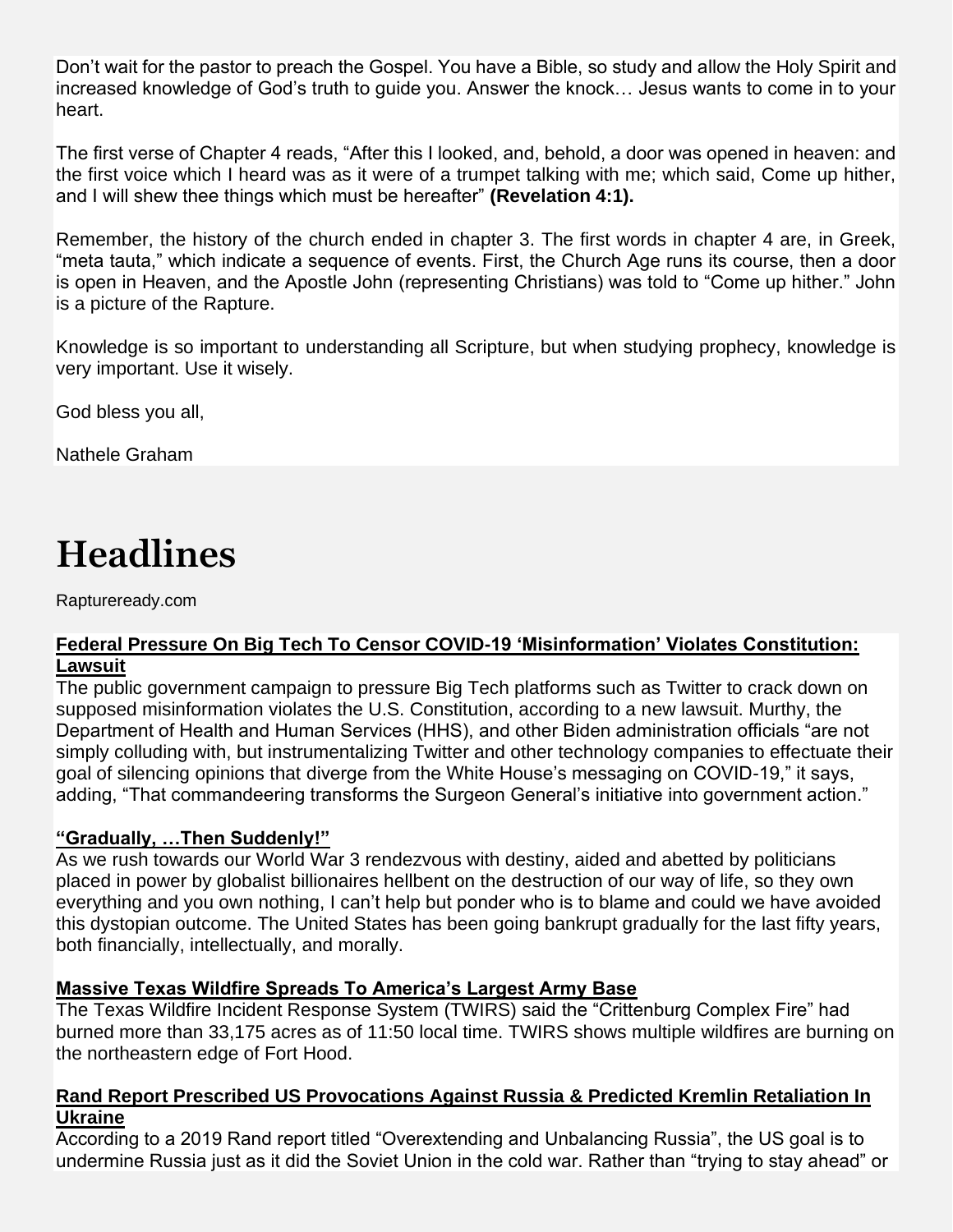trying to improve the US domestically or in international relations, the emphasis is on efforts and actions to undermine the designated adversary Russia.

#### **[Putin not seen ready to compromise ahead of peace talks](https://www.ynetnews.com/article/h16ehojmq)**

First bilateral talks in more than two weeks arranged after call between Erdogan and Putin; 160,000 people still trapped in Mariupol, mayor says; Russians turn effort towards separatist areas

#### **[Hamas: The next war will be a 'turning point in the conflict'](https://www.israelnationalnews.com/news/324800)**

Arouri claimed that in May of 2021, Hamas was prepared for a war that could have gone on for many months, and added that if Israel continues its "aggression" today, Hamas will be ready for a comprehensive confrontation. He further claimed that the next confrontation against Israel would have "a wider popular scope" and that it "would be a turning point in the history of the conflict with the occupation."

#### **[Mines drift near coast of Turkey amid Ukraine-Russia war](https://www.jpost.com/international/article-702516)**

It is unclear who placed the mines and how they ended up near Turkey. The mine is the latest found in the Black Sea near the coast of Turkey. On Saturday, a mine was found near the Bosphorus Strait. Turkish authorities withdrew the mine and Turkish Defense Minister stated that the mine was of an "old type."

#### **[America is dismantling the pillars of its own empire –](https://www.jpost.com/opinion/article-702499) Saudi editor to 'Post'**

The Saudi-US relationship is in the throes of a crisis. As a Saudi who went to college in the US, loves America and wants to see it strong, I am increasingly disturbed by the unreality of the American discussion about the subject, which often fails to acknowledge just how deep and serious the rift has grown.

#### **[A 'mini-NATO' for the Middle East won't be stopped by terror –](https://www.jpost.com/middle-east/article-702566) analysis**

Foreign Minister Yair Lapid, the foreign ministers of four Arab states – Bahrain, Egypt, Morocco and the United Arab Emirates – and US Secretary of State Antony Blinken gathered in Sde Boker on Sunday evening, launching the Negev Summit. The summit was meant to show a united front between the countries for regional prosperity and stability, and against Iran, which threatens all the participating countries.

#### **[ADL defends Ukraine's Nazis](https://www.israel365news.com/267899/adl-defends-ukraines-nazis/)**

The Anti-Defamation League (ADL) was established in 1913 to fight anti-Semitism, so it was shocking when, earlier this month, the organization came out in defense of the openly Nazi elements operating in Ukraine.

#### **[Blinken condemns Jewish "violence" as Arabs murder Jews](https://www.israel365news.com/267904/blinken-condemns-jewish-violence-while-arabs-murder-jews/)**

Secretary of State Anthony Blinken made many remarks that showed a disturbing level of cognitive dissonance, describing a political perspective that contradicted the events taking place around him.

#### **[6.0 magnitude earthquake in Ecuador destroy houses, hospitals](https://insiderpaper.com/6-0-magnitude-earthquake-in-ecuador-destroy-houses-hospitals/)**

Authorities reported that a powerful earthquake measuring 6.0 on the Richter scale struck Ecuador's coastal province of Esmeraldas, causing damage to homes, hospitals, and public buildings. The earthquake struck at 11.28 p.m. on Saturday night at a depth of 10 km and 11.79 km from the city of Esmeraldas, according to the country's Geophysical Institute, which was quoted by Xinhua on Sunday.

#### **[Russian and Ukrainian negotiators poisoned during peace talks](https://americanmilitarynews.com/2022/03/report-russian-and-ukrainian-negotiators-poisoned-during-peace-talks/?utm_campaign=DailyEmails&utm_source=AM_Email&utm_medium=email&utm_source=Master_List&utm_campaign=887c09edad-EMAIL_CAMPAIGN_2022_03_28_09_59&utm_medium=email&utm_term=0_9c4ef113e0-887c09edad-61619259&mc_cid=887c09edad&mc_eid=d4a810d349)**

The Wall Street Journal reported Russian businessman Roman Abramovich, Ukrainian lawmaker Rustem Umerov and another member of the Ukrainian delegation developed poisoning symptoms